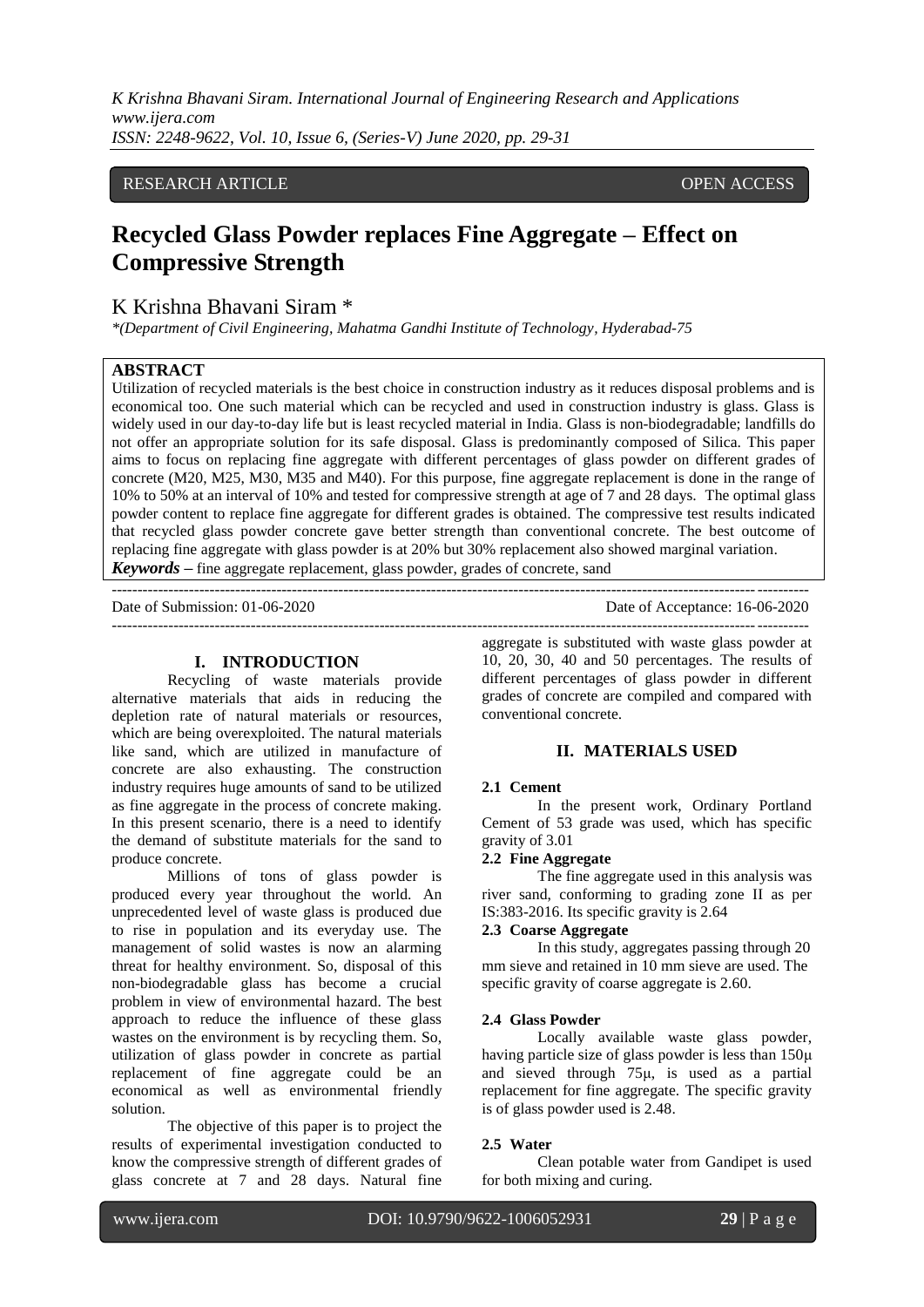*K Krishna Bhavani Siram. International Journal of Engineering Research and Applications www.ijera.com ISSN: 2248-9622, Vol. 10, Issue 6, (Series-V) June 2020, pp. 29-31*

# **III. METHODOLOGY**

## **3.1 Mix Design**

Mix design was computed as per IS:10262-2009 for the following cases

- 1. Conventional concrete of different concrete grades M20, M25, M30, M35 and M40
- 2. M20 grade concrete for 10, 20, 30, 40 and 50 percent replacements of glass powder.
- 3. M25 grade concrete for 10, 20, 30, 40 and 50 percent replacements of glass powder.
- 4. M30 grade concrete for 10, 20, 30, 40 and 50 percent replacements of glass powder.
- 5. M35 grade concrete for 10, 20, 30, 40 and 50 percent replacements of glass powder.
- 6. M40 grade concrete for 10, 20, 30, 40 and 50 percent replacements of glass powder.

### **3.2 Experimental Program**

Six cube specimens, of size 150mm x 150mm x 150mm were casted and cured in water, per batch for all the cases for which mix design has been done. Three of the six cubes were tested for compressive strength at 7days and three other were tested at 28 days.

## **IV. EXPERIMENTAL RESULTS**

Concrete mixes of grades 20 MPa, 25 MPa, 30 MPa, 35 MPa, 40MPa with 0%, 10%, 20%, 30%, 40% and 50% glass powder replacing fine aggregate were tested to study the compressive strength and obtain optimum % of glass powder which gives better quality concrete compared to normal concrete. The test results of compressive strengths for all cases were tabulated and plotted in graphs

#### **TABLE 1:** COMPRESSIVE STRENGTH OF CUBE FOR M20

| <b>Sand</b><br>Replacement | M20 - Compressive<br><b>Strength</b><br>(in MPa) at age of |       |  |  |  |
|----------------------------|------------------------------------------------------------|-------|--|--|--|
| $\frac{0}{0}$              |                                                            |       |  |  |  |
|                            | 28 days<br>7 days                                          |       |  |  |  |
|                            | 16.54                                                      | 26.32 |  |  |  |
| 10                         | 17.46                                                      | 28.11 |  |  |  |
| 20                         | 18.68                                                      | 30.47 |  |  |  |
| 30                         | 18.14                                                      | 29.76 |  |  |  |
| 40                         | 16.01                                                      | 25.81 |  |  |  |
| 50                         | 15.52                                                      | 25.07 |  |  |  |

#### **TABLE 2:** COMPRESSIVE STRENGTH OF CUBE FOR M25

| Sand<br><b>Replacement</b><br>$\frac{0}{0}$ | M25 - Compressive<br><b>Strength</b><br>(in MPa) at age of |         |
|---------------------------------------------|------------------------------------------------------------|---------|
|                                             | 7 days                                                     | 28 days |
|                                             | 21.67                                                      | 32.63   |

| 10 | 22.39 | 33.46 |
|----|-------|-------|
| 20 | 24.16 | 35.11 |
| 30 | 23.93 | 34.78 |
| 40 | 21.30 | 32.05 |
| 50 | 20.64 | 31.48 |

#### **TABLE 3:** COMPRESSIVE STRENGTH OF CUBE FOR M30

| <b>Sand</b><br><b>Replacement</b><br>$\frac{0}{0}$ | M30 - Compressive<br><b>Strength</b><br>(in MPa) at age of |       |  |
|----------------------------------------------------|------------------------------------------------------------|-------|--|
|                                                    | 28 days<br>7 days                                          |       |  |
|                                                    | 27.1                                                       | 37.49 |  |
| 10                                                 | 27.64                                                      | 38.91 |  |
| 20                                                 | 28.45                                                      | 40.62 |  |
| 30                                                 | 28.28                                                      | 40.14 |  |
| 40                                                 | 26.83                                                      | 37.08 |  |
| 50                                                 | 26.09                                                      | 36.13 |  |

#### **TABLE 4:** COMPRESSIVE STRENGTH OF CUBE FOR M35

| Sand<br>Replacement<br>$\frac{0}{0}$ | M35 - Compressive<br><b>Strength</b><br>(in MPa) at age of |         |  |
|--------------------------------------|------------------------------------------------------------|---------|--|
|                                      | 7 days                                                     | 28 days |  |
|                                      | 31.68                                                      | 42.00   |  |
| 10                                   | 32.12                                                      | 43.14   |  |
| 20                                   | 33.35                                                      | 45.29   |  |
| 30                                   | 32.89                                                      | 44.76   |  |
| 40                                   | 31.03                                                      | 41.42   |  |
| 50                                   | 30.41                                                      | 40.84   |  |

#### **TABLE 5:** COMPRESSIVE STRENGTH OF CUBE FOR M40

| Sand<br><b>Replacement</b><br>$\frac{0}{0}$ | M40 - Compressive<br><b>Strength</b><br>(in MPa) at age of |       |  |  |
|---------------------------------------------|------------------------------------------------------------|-------|--|--|
|                                             | 28 days<br>7 days                                          |       |  |  |
|                                             | 36.48                                                      | 51.78 |  |  |
| 10                                          | 37.12                                                      | 52.35 |  |  |
| 20                                          | 38.63                                                      | 54.67 |  |  |
| 30                                          | 38.06                                                      | 54.20 |  |  |
| 40                                          | 36.27                                                      | 51.22 |  |  |
| 50                                          | 35.51                                                      | 50.43 |  |  |

### **TABLE 6:** COMPRESSIVE STRENGTH (IN MPa) FOR ALL MIXES (7days)

| $\%$<br>replace<br>ment of<br>glass<br>powder | 0%    | 10%   | 20%   | 30%   | 40%   | 50%   |
|-----------------------------------------------|-------|-------|-------|-------|-------|-------|
| M <sub>20</sub>                               | 16.54 | 17.46 | 18.68 | 18.14 | 16.01 | 15.52 |
| M25                                           | 21.67 | 22.39 | 24.16 | 23.93 | 21.30 | 20.64 |